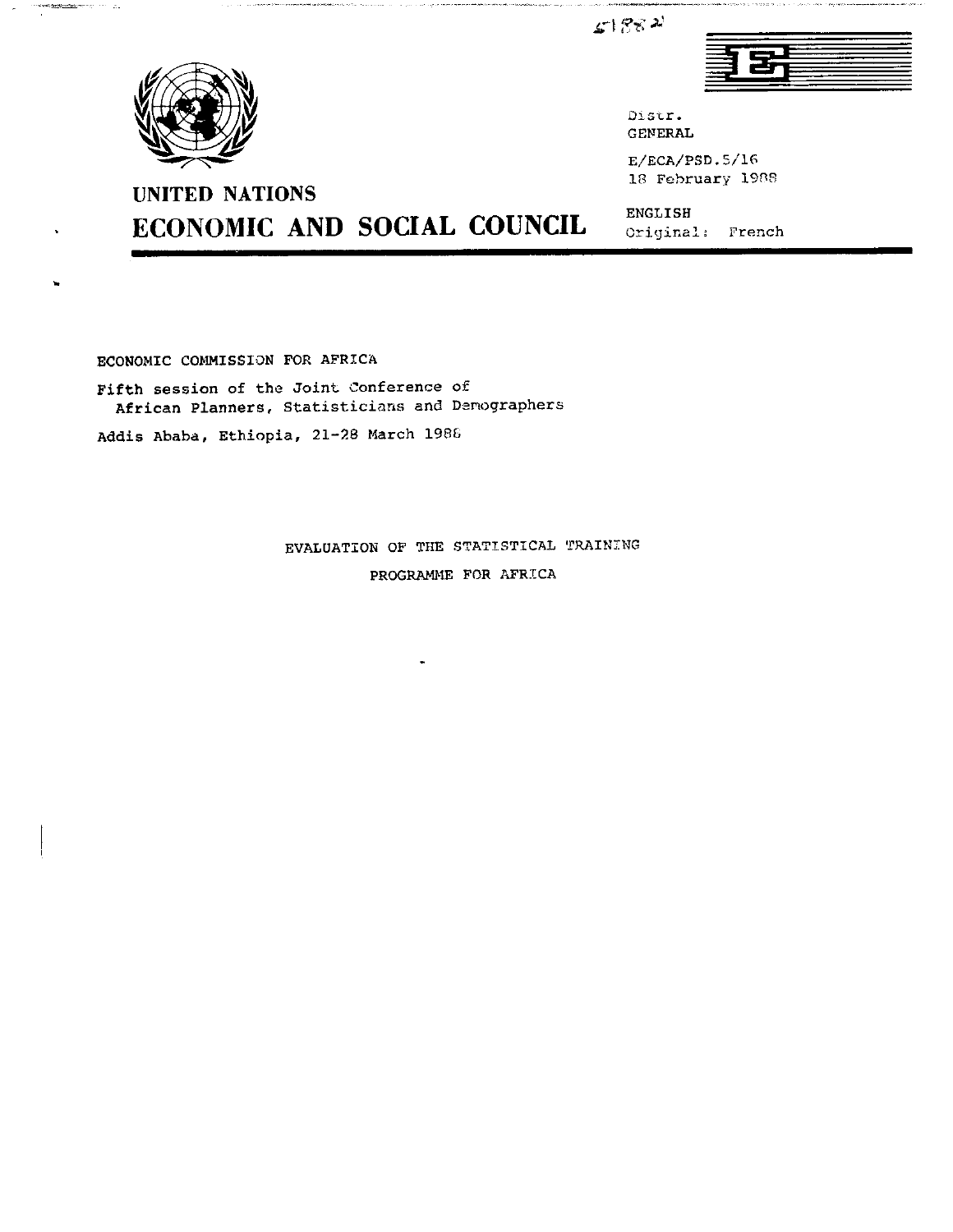I. INTRODUCTION

It should be recalled that the Statistical Training Programme for Africa (STPA) was adopted by the Conference of African Statisticians at its Tenth Session in 1977. It was formally instituted by resolution 9 ECO (XVII) of the Eighteenth Meeting of the ECA Executive Committee held in Khartoum, the Sudan, in 1976.

The main objective of STPA is to ensure that the African region has permanent qualified statistical staff for the statistics departments and other state departments as well as for the private sector. The requirements in statistical personnel of each country should be taken into consideration. In order to attain this objective, STPA was originally designed as a tenyear programme aimed at making Africa self-reliant (a) by increasing the number of trained statisticians, and (b) improving and maintaining the quality of serving statisticians.

It should be noted that STPA is good example of co-operation between African Governments and several international organizations and bilateral and multilateral donor agencies working towards the same objective. The donor agencies include: the French Ministry for Co-operation and Development and the Government of the Federal Republic of Germany, the Overseas Development Administration (CDA) of the United Kingdom, the United States Agency for International Development (USAID), the Canadian International Development Agency (CIDA), the Swedish International Development Agency (SIDA), the Commonwealth Fund for Technical Co-operation (CFTC), the European Economic Community (EEC), the United Nations Fund for Population Activities (UNFPA), and the United Nations Development Progranme (UMDP). Resolution 576 (XXI) adopted by the twelfth meeting of the ECA Conference of Ministers held in Yaounde, Cameroon, in April 1936, expressed "its deep appreciation for the assistance so far provided to the programme by many bilateral and multilateral donor agencies, and its hope that their support will continue and be further strengthened".

periodic evaluation of STPA as whole has been carried out by ECA since the establishment of the programme in order to identify as many of its weaknesses and strengths as possible and to chart out its future action. The results of such evaluation exercises were put down in reports such as the following: Some Selected Issues in the Development of ETPA (E/ECA/3TPA/DM.3/2), Evaluation of STPA and Future Nork Programme (E/ECA/STPA/DM.4/1) and Towards self-reliance in the Development of Statistical Manpower (E/ECA/PSD.4/19).

The present report reviews the situation with respect to the achievements of STPA since its establishment on the basis of successive evaluations of the programme and recent developments and puts forward the broad outlines for future action particularly in the light of the discussions of the Fifth Meeting of Directors of Centres Participating in STPA which was held in Addis Ababa, Ethiopia, from 26 to 30 October 19C7.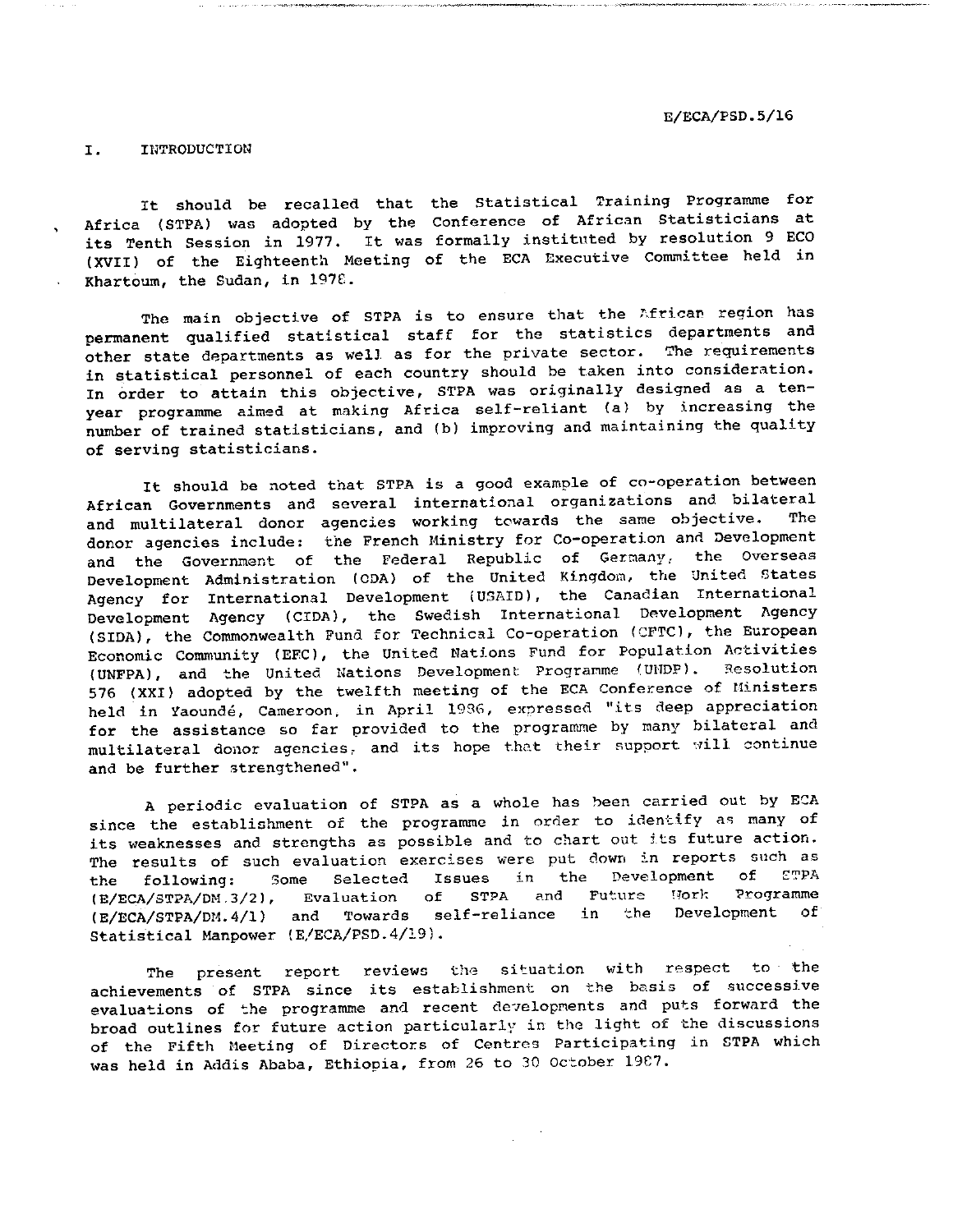### II. EVALUATION OF THE ACHIEVEMENTS OP STPA SINCE ITS ESTABLISHMENT

The evaluation of the Statistical Training Programme for Africa (STPA), covered the following major areas of activitys (a) the training of statisticians at all levels, (b) the strengthening of STPA Centres, (c) the use of guide syllabuses, (d) assistance to Portuguese-speaking African countries, (e) research activities in STPA Centres, and (f) the dissemination of information on statistical training activities.

# 1. Training of statisticians at all levels

The following categories of statistical training were considered within the framework of STPA:

#### a) Training of professional statisticians

This type of training is general basic university training leading to one of the following degrees or diplomas: ingénieur des travaux statistiques (ITS), ingénieur (ou cadre supérieur) d'application de la statistique (IAS or CSAS), first degree in statistics (B.A, B.Sc., B.Stat.) or equivalent diplomas.

A survey on statistical organization and staffing carried out in 1987 among 23 statistical services of the region showed that the number of professional statisticians increased substantially in the central statistics services and very considerably in ministry departments and other sectors of the countries of the region. On the other hand, the internal evaluation of STPA made in 1985 from a survey of 33 African countries had concluded that 65 per cent of requiremnets for professional statisticians had been met and that the coverage was better in French-speaking countries than in English-speaking countries of the region. With particular respect to the needs to be met by STPA Centres, the French-speaking centres had coverage rate of 96 per cent (excluding IHSEA of Rabat, which alone has nearly half of the professional statisticians trained by the French-speaking centres during the 1978-1984 period) compared to only 66 per cert for the Englishspeaking centres.

Despite the fact that the figures supplied by the countries themselves and the STPA Centres are not perfect, it could be said that encouraging progress has been made by STPA with regard to the training of professional statisticians since its establishment in 197R. However, recent developments in several African countries should be considered particularly as far as the freeze on recruitments in the civil service following the implementation of the structural adjustment policy is concerned. The result of that policy is that it is difficult for some trained statisticians to find employment in national statistics departments where they are some times obliged to accept temporary jobs. In that respect, some participants in the Fifth Meeting of Directors of Centres participating in STPA felt that a way should be found for using such statisticians in other sectors; this might entail changes in the training programmes.

## b) Specialized training and post-graduate studies

What is required is to strengthen post-grcduate training to make the region less dependent on external staff and institutions. Two types of training come under this category;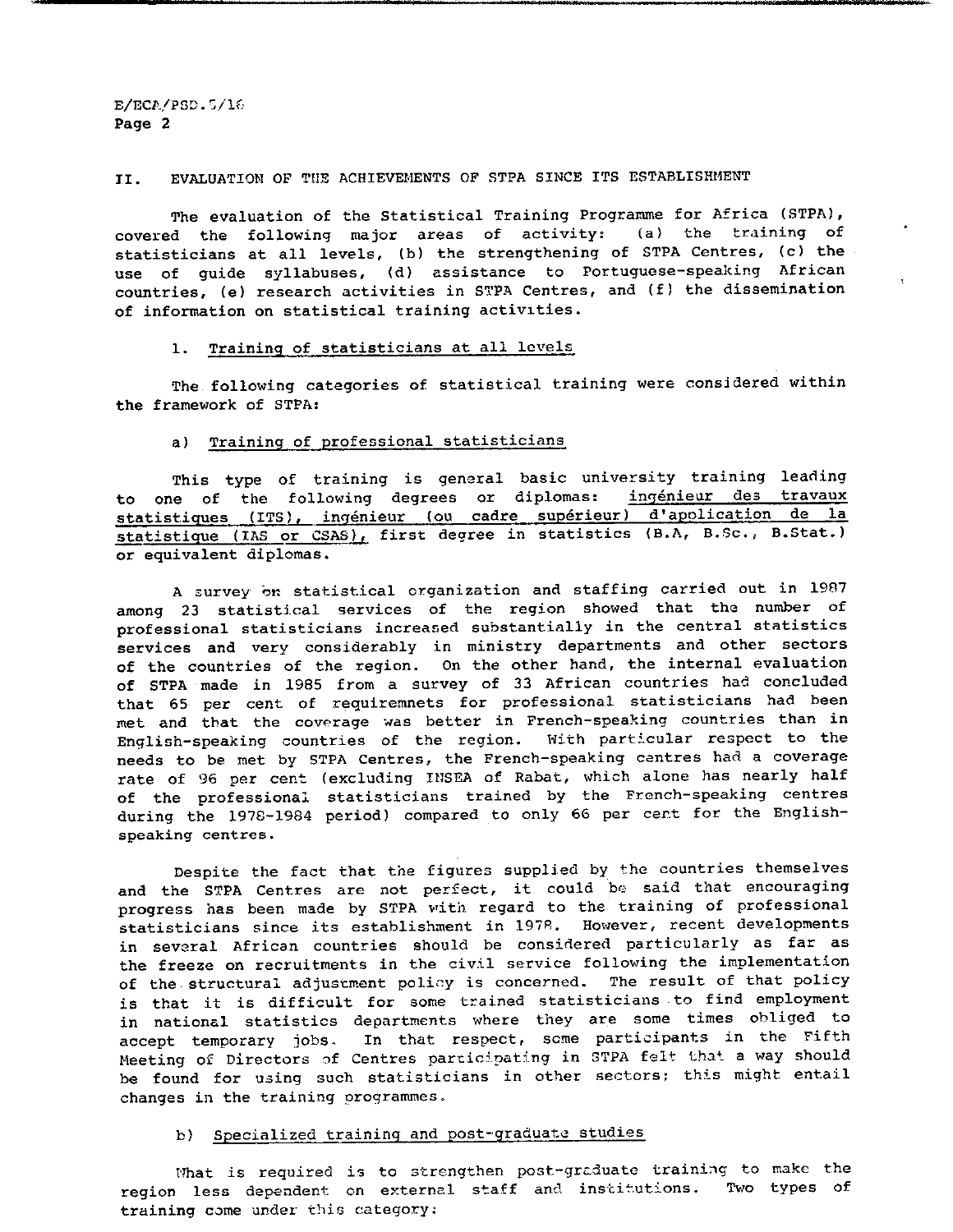- Long-term studies leading to one of the following diplomas: ingénieur statisticien économiste (ISE) (statistician-economist), masters or doctorate degree in statistics or equivalent diplomas;
- Specialization in areas such as national accounting, agricultural statistics, sample surveys, demographic statistics and electronic statistical data processing.

It should be noted that progress is being made as far as the establishment of permanent post-graduate training institutions in the region is concerned.

Until recently, most statistician-economists from the French-speaking countries of sub-Saharan Africa were trained by the Centre européen de formation des statisticiens économistes des pays en voie de développement (CESD) in Paris. Two other centres in North Africa namely, the Institut national de statistique et d'économie appliquée (INSEA) of Rabat and the Institut national de la planification et de la statistique (IMPS), Algiers, trained this category of statistical staff especially for the countries of that subregion.

For some years now, consideration has been given to transferring to two French-speaking centres, i.e. ENSEA of Abid jan and ISSEA of Yaounde, the training of statistician-economists that had been done hitherto by CESD. In October 1987, ENSEA of Abidjan started its first year courses for statistician-economists.

In the English-speaking African countries, two STPA centres, i.e., the Department of Statistics of the University of Ibadan, Nigeria, and the Institute of Statistics and Applied Economics of the University of Makerere, Uganda, provide such post-graduate training. The establishment and/or strengthening of such post-graduate statistical training centres is envisaged in the future work programme adopted by the meeting of Directors of Centres participating in STPA.

With respect to the second type of training, i.e. the organization of specialized training programmes in the African region, relatively little progress has been made. A few years ago, apart from the Institut de formation et de recherche démographiques (IFORD) of Yaoundé and the Regional Institute for Population Studies (RIPS) of Legon, Accra, which offer courses for specialization in demography, no other STPA centre offered specialization courses as such in areas such as national accounting, agricultural statistics, sample surveys and electronic data processing.

At the Fourth Meeting of Directors of STPA centres in November 1985, it was mentioned that ISAE of Kampala, Uganda, planned to organize optional nine-month specialization courses in national accounting, computer data processing, economic statistics, agricultural statistics, sampling techniques, demography and social statistics. At the moment, the only specialization programmes organized by the Institute are in agricultural statistics and national accounting.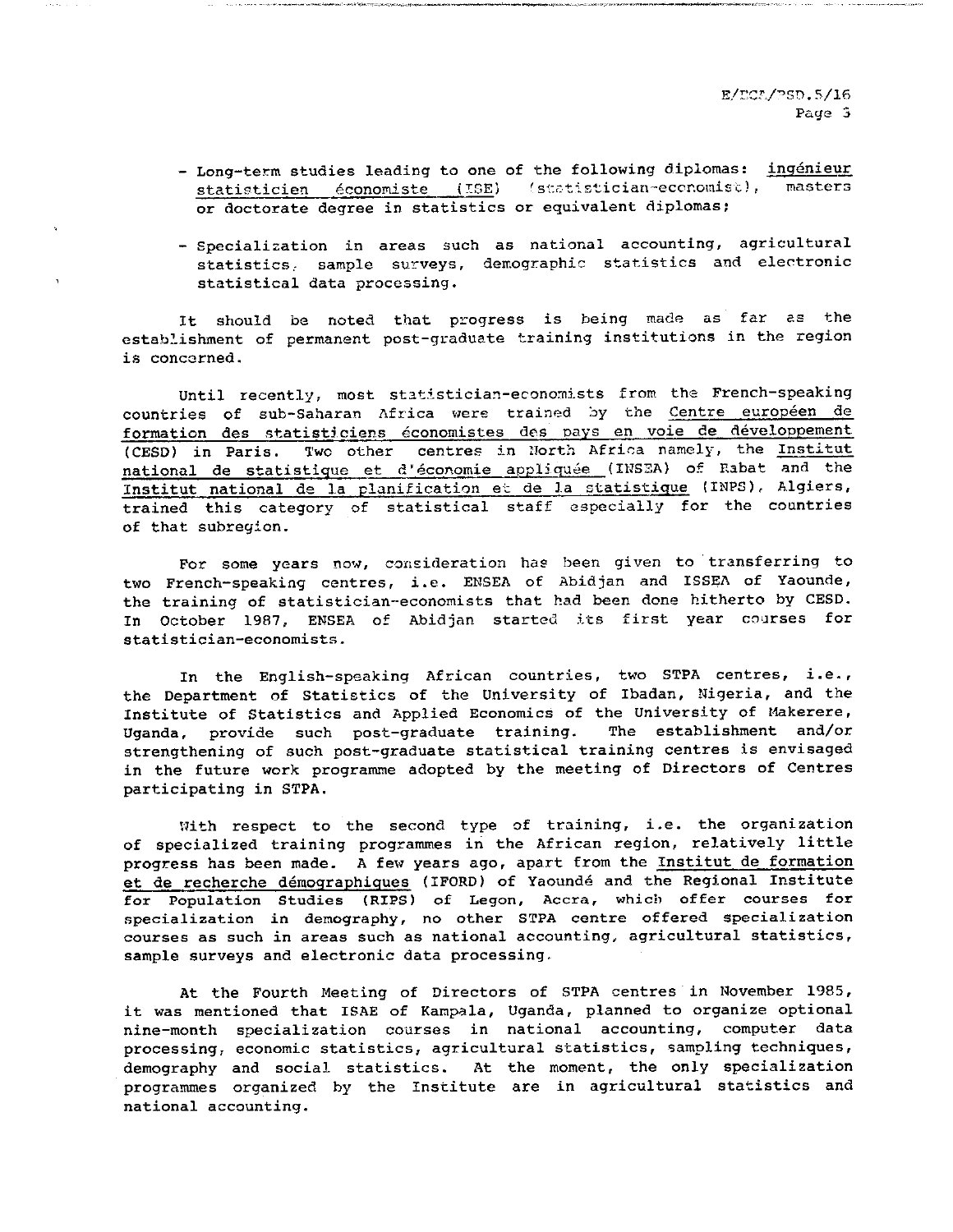In the first two years of the cycle des magisters (post-graduate courses) of INPS, Algiers, the students attend theoretical courses on specialization and introduction to research before doing a year of research in order to prepare and defend their thesis.

At INSEA of Rabat, specialisation in the areas of economic analysis, planning, sample surveys and so on are offered as part of optional courses {economics and. demography) in the second year of the ISE degree course.

At the CESD - Paris, optional courses are offered in the third year of the ISE degree course in the following areas: econometrics and temporal series, analysis and production of statistics, computer science and operational research, modelling aud micro-economic policy, industrial economics and applied micro-economics end actuary training and finance.

The current seven associate STPA centres have so far helped to fill the gaps in specialized training for the benefit of African countries in particular. For example, the International Statistical Programs Centre (ISPC) of Washington organizes each year ten-month specialised training courses in the following areas: sample surveys and statistical methods, food and agricultural statistics, demographic statistics, economic statistics, computerized data systems and survey methods.

#### c) Seminars and short-term training courses

Few STPA centres participated in this type of training which is meant for working statisticians bacausa of the shortage of financial resources required to crganize such activities. Only CESD - Paris, the Department of Statistics of the- University of Ibadan, EASTC of. Dar-es-Salaam and RIPS of Legon, confirmed that they organized during the 1986-1987 period workshops and seminars scheduled for 1985. The associate centres on the other hand played a predominant role with respect to this type of training. Indeed, the topics of the seminars and short-term training courses organized by associate centres every year are generally very useful to African statisticians. The Munich Centre for Advanced Training in Applied Statistics has, for a number of years now, established new objectives which include increasing the number of seminars to be organized in Africa, the choice of multidisciplinary topics, activities on relations between users and producers of statistics, producing teaching materials that could be used for its courses and seminars so that some of those materials could be used by the STPA centres and national statistical services for their training activities. The International Statistical Programs Centre (Bureau of the Census) also organizes upon request in African countries special seminars on specific subjects having to dc with statistical activities.

## d) Training of middle-level statisticians

The studies under this category are those that lead to either the diplôme d'adjoint technique de la statistique or diploma in statistics {Intermediate levol), or the diploma of agent technique de la statistique or certificate in statistics (middle level).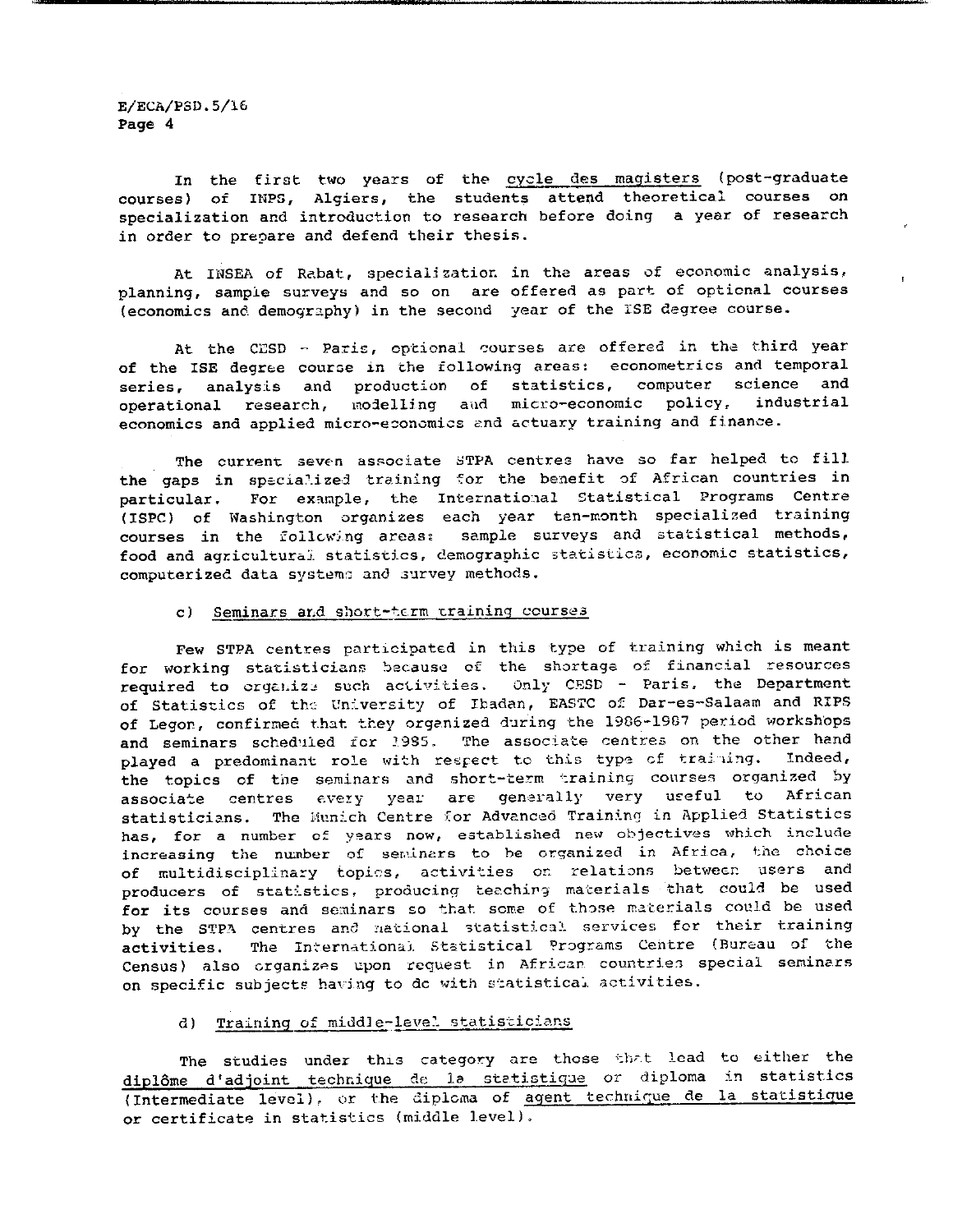During the evaluation of STPA carried out in 1985, it was realized that 68 per cent of the needs of the 33 countries considered in terms of middle-level statisticians had been covered and that the situation was more satisfacotry in English-speaking countries than in French-speaking countries of the region; this was the opposite of what had been recorded with respect to professional statisticians.

As a result of the concerns expressed by African countries at the Second and Third Sessions of the Joint Conference of African Planners, Statisticians and Demographers which were held respectively in 1982 and 1984, ECA has carried out about 30 technical advisory missions since 1984 to more than 20 countries within the framework of in-service statistical training programmes/training of middle-level statisticians at the national level. The aims of the missions were to (a) assess the current status of in-service statistical programme/training of middle-level statisticians at the national level; (b) to discuss measures likely to improve the level of the programs; and (c) to discuss what assistance could be provided in that area under STPA.

At the beginning of the STPA programme, five English-speaking African countries, Ethiopia, Ghana, Mauritius, Nigeria and Zambia were organizing in-service statistical training programmes generally on a part-time basis. It should be noted that this type of programme is not used in French-speaking African countries where promotion in the civil service generally depends on passing an officially recognized examination. It has therefore been proposed that French-speaking countries should rather consider establishing full-time national programmes for training middle-level statisticians as is the practice at STPA centres.

Since then, there has been a significant increase in the number of countries implementing in-service training programmes/middle-level training programmes at the national level. A total of nine English-speaking countries currently organize in-service training programs: Ethiopia, Ghana, Nigeria, Zambia, Liberia, Malawi, Sierra Leone, the United Republic of Tanzania (including Zanzibar) and Zimbabwe. Five French-speaking countries have established national branches for training middle-level statisticians; they are Burundi, the Congo, Niger, the Central African Republic and Rwanda. The financial assistance required to establish such branches has been supplied thus far by the Commission for European Communities under the project "EEC Assistance to STPA", PAC and the World Bank.

#### 2. strengthening of STPA centres

The main activities carried out with respect to the strengthening of STPA centres concerned the award of fellowships for training trainers, the provision of short-term consultants to some STPA centres, the supply of teaching materials and support for the construction of premises for the centres.

The total UNDP contribution to the financing of the regional component of STPA was around US\$3 million for the period January 1979-June 1987. UNDP also approved the integrated project entitled "Statistical Development Programme for Africa"whose budget amounts to about US\$2.1 million during the period covered by the fourth UNDP regional programme for Africa, 1987- 1991. The Statistical Development Programme for Africa covers activities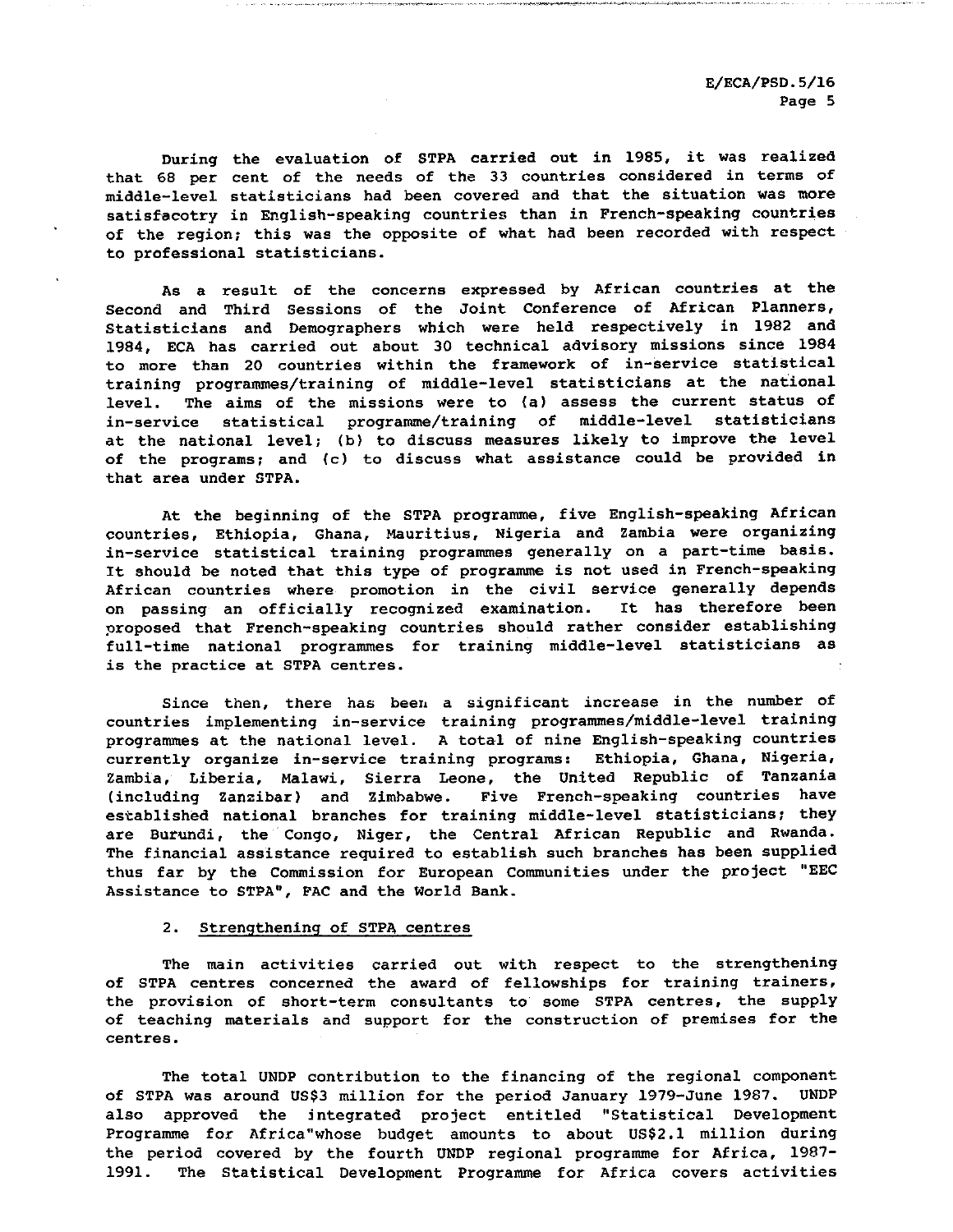E/ECH/PSD.5/IO Page 6

in statistical training, national accounting and household surveys.

Resources were mobilized under the regional component of STPA for training lecturers of STPA centres. A total of 20 fellowships were granted for that purpose during the period 1980-1986; 13 of them were for Englishspeaking centres and seven for French-speaking centres. In addition, six fellowships were granted to French-speaking Africans to participate in ten-week computerized statistics course organized by CESD in 1980 and 1981. It is reassuring to know that all the lecturers who were granted fellowships under the regional component of STPA have gone back to their home centres after their training. Other fellowships were also offered for the training of teaching staff for STPA centres. Such fellowships were granted either by the centres themselves or by bilateral and multilateral donor agencies. Unfortunately, the secretariat does not have accurate information on the total number of fellowships offered.

The STPA centres also received assistance in the form of short-term visiting lecturers who gave courses in specialized areas. Since the beginning of implementation of the UNDP-financed regional component of STPA, a total of 39 visiting lecturers have been recruited for that purpose. The EEC assistance project to STPA also provides for lecture missions to the Dar es-Salaam and Kampala centres.

Moreover, three STPA centres received assistance under the regional component of STPA with respect to the purchase of some teaching materials. They were the Collège statistique of Dakar, ISAE of Kampala and IAMSEA of Kigali which received respectively a photocopier and agricultural survey equipment, two micro-computers and accessories and an electronic stencil machine.

Under the "BEC Armistance Project to STPA", ISAE of Kampala received 60 solar calculators, one duplicating machine and one typewriter. A duplicating machine was also sent to the Department of Statistics of the University of Botswana. In addition, the Departments of Statistics of the University of Ghana and the National University of Lesotho received respectively 50 and 25 solar calculators and the Department of Statistics of the University of Ibadan received books. The Project also envisages the twinning of STPA centres and European Centres, study tours and the organization by CESD of common ISE and ITS competitive examinations. The preparation of common competitive examinations was carried out concurrently with the preparation of annals on the tests of joint competitive examinations. EEC released total of 900,000 ECU under the second Lome Convention for this project. Moreover, because of the growing needs in the area of micro-computer processing and following a project profile prepared by ECA, an additional sum of 400,000 ECU was allocated for training and the purchase of computer equipment under the third Lome Convention. However, according to a report made to the Fifth Meeting of Directors of STPA centres, requests for assistance from regional training institutions for funds allocated under the third Lome Convention must be signed by all the participating countries and this might delay the release and use of the 400,000 ECU mentioned above.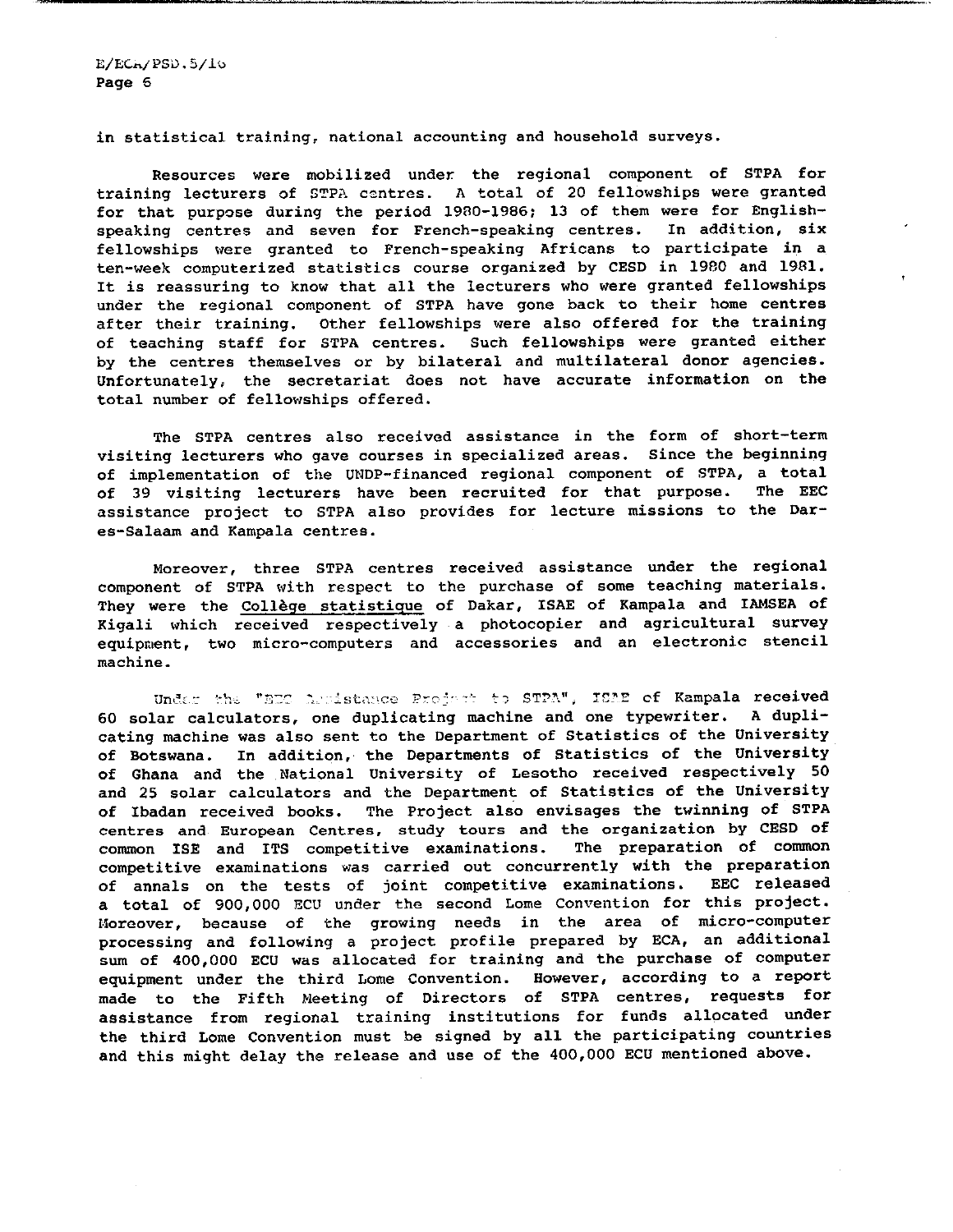Finally, it should be noted that the European Development Fund (EDF) provided substantial assistance with respect to the construction of new premises for two STPA centres, IAMSEA of Kigali and ENSEA of Abidjan thus contributing to increasing the intake capacity of those centres. It is hoped that EDF will also provide assistance for the construction of new facilities for EASTC of Dar-es-Salaam and for other centres.

# 3. Use of guide syllabuses for training in statistics

It should be recalled that under its Statistical Training Programme for Africa ECA has so far prepared six guide syllabuses for training in statistics. There are three types of guide syllabuses: one for professional level training, one for training of middle-level categories and one for in-service training. ECA was requested by the Fourth Meeting of Directors of STPA centres held in November 1985 to undertake a critical review of the guide syllabuses in order to assess their usefulness to the training centres and national statistics services. Such assessment was deemed necessary because it made it possible to determine among other things which aspects of the guide syllabuses needed to be considered in detail during the period reviews to be undertaken and to find out whether more efforts should be made to promote their use.

The evaluation undertaken by ECA was considered by the Fifth Meeting of Directors of STPA centres which noted that up to 80 per cent of the content of the guide syllabuses had been used in some centres (a) to compare a particular topic/subject in the guide syllabus to ensure that the centre's corresponding syllabus was in line with its general direction and scope; or (b) to review the syllabuses of the centres. Another conclusion drawn from that evaluation was that for new centres or new teaching programmes, it was easier to adapt parts of the guide syllabuses while for old centres it was difficult to modify syllabuses which had been established for a long period.

## 4. Assistance to Portuguese-speaking African countries

The initial activities of ECA with respect to special assistance to Portuguese-speaking African countries were undertaken in pursuance of the conclusions of the meeting of officials of national statistical offices of Portuguese-speaking African countries held in Addis Ababa in October 1980. The meeting had suggested that emphasis should be put on (a) developing in-service training programme; and (b) establishing a middle-level training centre or developing the Lubango Centre in Angola. As a result of those conclusions, ECA took steps to try to implement the option of strengthening the Lubango training centre so that it can offer regional services. ECA's efforts revealed that all the countries of the group were in favour of using the Lubango centre but were not ready to send students there in the near future because of the situation in the subregion.

In October 1983, the Third Meeting of Directors of STPA centres agreed that emphasis should be put on training activities at the national level. Following the recommendations of that meeting, ECA undertook in 1984 two activities in favour of Portuguese-speaking African countries: {a) the preparation of a study on the statistical training requirements of thoce countries; and (b) the preparation of an appropriate in-service statistical training guide syllabus for middle-level statisticians of those countries.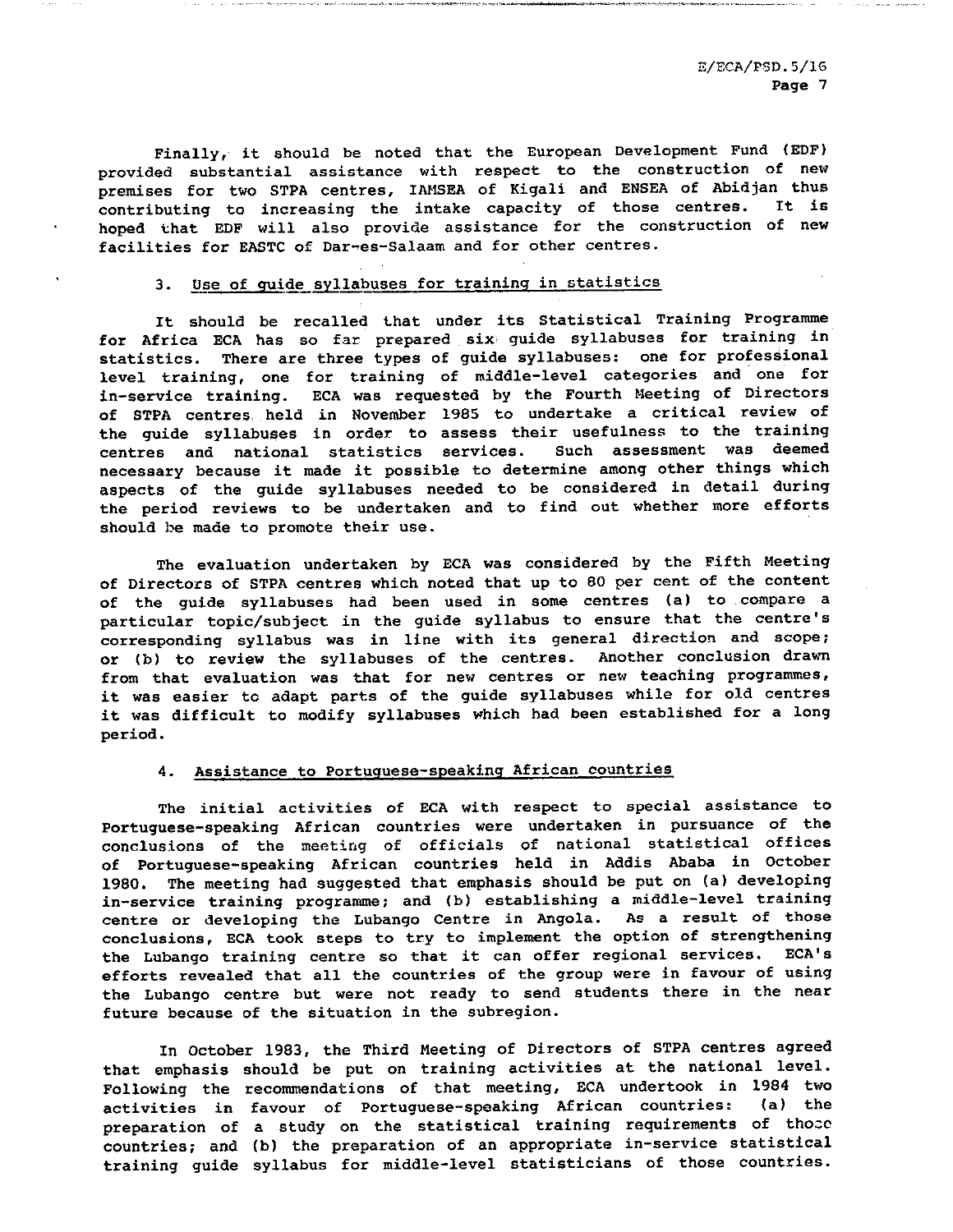The 1984 study comprised a number of proposals to meet, in the medium term, the requirements of the countries concerned in terms of statisticians and to establish permanent institutions for training middle-level statisticians in the African region for Portuguese-speaking countries.

In 1985, ECA had attempted to launch in-service staistical training programmes in three countries of that group: Guinea-Bissau, Sao Tome and Principe and Mozambique. A consultant was recruited for six months to help Guinea-Bissau and Sao Tcme and Principe to establish such programme. At the request of Mozambique, an adviser in statistical training went to Mozambique to collect information for the preparation of a project document to be submitted to donors for the funding of an in-service training programme. Unfortunately, ECA•s initiatives came to nought because the countries concerned did not follow up the matter.

In 1986, activities were carried out concurrently by the Commission of the European Communities and the Statistical Office of the European Communities on the one hand and by ECA on the other which resulted in the organization of a joint EEC/ECA meeting in Brussels in May 1987 of directors of national statistical offices of the five Portuguese-speaking African countries. The aims of the meeting were as follows:

- To give more detailed information to the directors of the statistical offices of the five countries on the proposed establishment at Lisbon, by the Portuguese Government of a school to train professional statisticians for the national statistaics system of Portugal;

- To find out the points of view of the countries concerned on the proposal to establish within the school a centre for training professional statisticians for Portuguese-sepaking African countries;

- To thoroughly discuss the establishment of programmes for training middle-level statisticians for Portuguese-speaking African countries.

The following were the broad outlines of the conclusions of the Brussels meeting:

- The five countries accepted to use the training centre established within the National School of Applied Statistics, Lisbon, Portugal, for the training of their professional statisticians;

- Guinea-Bissau's project to establish a national regional centre in Bissau to train middle-level statisticians and the acceptance of Cape Verde and Sao Tome and Principe to use the centre for training their middlelevel staff;

- Organisation of joint EEC/Portugal/ECA/Cape Verde/Sao Tome and Principe mission in November 1987 to Bissau to assess the infrastructures for hosting the middle-level training centre;

- Updating by ECA of the results of the study on the statistical training needs of the countries of the group and preparation of a guide syllabus for the training of middle-level staff;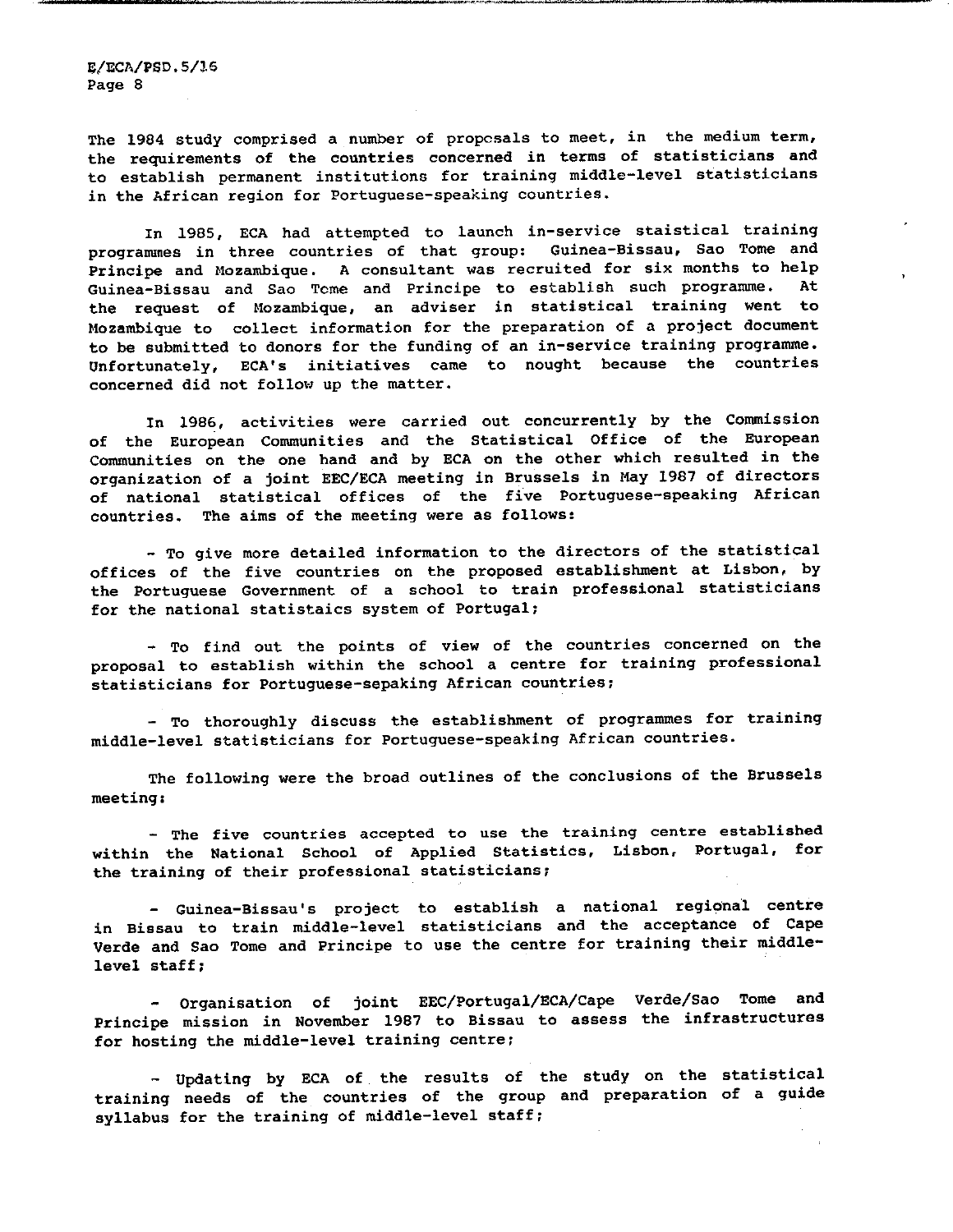- Organization of a meeting in Luxembourg in February 1988 to consider the guide syllabus for training middle-level statisticians and the curricula of the National School of Applied Statistics of Lisbon.

It should be noted that some of the activities recommended by the Brussels meeting have already been carried out or are ongoing: (a) the guide syllabus for training middle-level statisticians has, been prepared by an ECA-financed consultant (b) a joint EEC/Portugal/ECA mission went to Bissau in November 1987 and evaluated the facilities of the future centre for training middle-level statisiticans (c) the results of the study of 1984 requirements have been up-dated by ECA and (d) arrangements were being made at the time of writing this document to organize the Luxemburg meeting.

It appears therefore that the conclusions of the Brussels meeting are giving a fresh impetus to the project on special assistance to Portuguesespeaking African countries. Proof of this is the fact that for the first time a Portuguese delegation attended as an observer the Fifth Meeting of Directors of STPA centres.

#### 5. Research activities at STPA centres

 $\mathcal{L}^{\alpha}_{\alpha}$  ,  $\mathcal{L}^{\alpha}_{\alpha}$  , and  $\mathcal{L}^{\alpha}_{\alpha}$  are the contribution of the contribution of  $\mathcal{L}^{\alpha}_{\alpha}$ 

It should be recalled that within the framework of the Statistical Training Programme for Africa (STPA), the issue of research at STPA centres was discussed for the first time at the Second Meeting of Directors of STPA centres which was held from 2 to 6 November 1981 in Addis Ababa, Ethiopia. It had been thought appropriate at the end of the discussions on the subject to have a global approach to research covering the following areas:

- Research projects by intermediate and high-level students;
- Research by post-graduate students;
- Research by lecturers (individually or collectively);
- Other activities such as the services of experts; and
- Problems encountered in the course of research activities.

It was also agreed that projects that contributed to national development should be included in the research topics.

survey on the status of research activities at STPA centres was carried out between February and June 1987 by ECA. The survey was in the form of a questionnaire sent out to all the centres in order to obtain information on research activities undertaken by the centres between 1982 and 1986. Eighty per cent of the centres replied, i.e., 12 out of 15 (five English- speaking centres and seven French-speaking centres).

The findings of the survey indicated that of the 12 centres that replied, 10 had carried out research during the above-mentioned period, one centre had not carried out any research and at another centre the students had carried out research that the centre considered as practicals. The findings indicated that the centres had undertaken extremely varied research activities that covered areas such as demographic and social statistics, economic statistics and related statistics, data processing, industrial statistics, agricultural statistics, sampling techniques and statistical theories.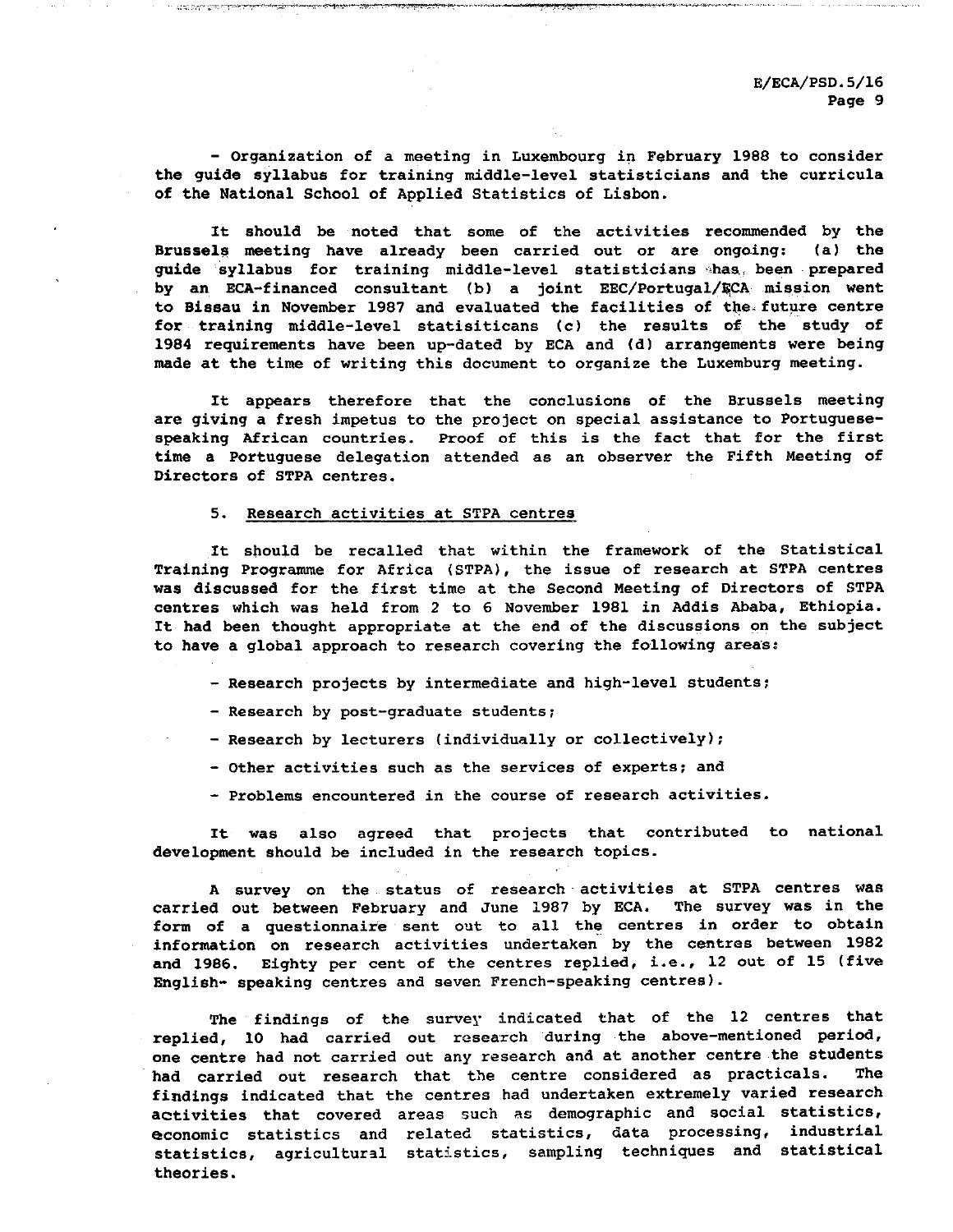The Fifth Meeting of Directors of STPA centres which was held in Addis Ababa from 26 to 30 October 1987 mentioned two major problems that hampered the promotion of research activities at STPA centres namely, the shortage of teaching staff and the shortage of funds to purchase equipment. It was indicated that due to the limited number of teaching staff at the training centres such staff could not teach a full load of post-graduate programmes and conduct research at the same time and that the type of research undertaken by the centres was generally theoretical and there was a tendency to neglect applied research because of the lack of funds to purchase equipment. The following were some of the noteworthy suggestions on how to finance research at the centres:

- donors should consider the provision of funds, controlled by themselves, to STPA centres to enable the centres to undertake research;
- the centres should identify research projects that would be of interest to the private sector and which would therefore attract funding from that sector.

# 6. Dissemination of information on statistical training activities

The main channels for disseminating information on statistical training activities within the framework of STPA are:

STPA News: the STPA news is published twice a year (in January and July). It gives an account on all STPA activities in general. So far, 13 issues have come out in English and French. The frequency of the publication of "STPA News" has been maintained during the period 1979-1987 despite some initial material difficulties;

Directory of STPA and Associate centres; This publication used to come out every two years until 1983 as the "Directory of STPA centres". It provided detailed information on the activities of the centres. The Third Meeting of Directors of STPA centres requested, in November 1903, the inclusion of associate centres in the publication while maintaining its frequency of publication. Thus, the 1985 and subsequent issues were called "Directory of STPA and Associate Centres" and also contained detailed information on associate STPA centres. So far, five issues of the Directory have been published and distributed;

Directory of Non-STPA centres; This publication which came out for the first time in 1985, gives information on the activities of national statistical training centres in Africa which do not participate directly in STPA. It was felt that these centres make vital contributions to the training of statistical staff needed by Africa. The information collected to prepare the first issue was only on seven centres, one French-speaking and six English-speaking. As far as the second issue was concerned, the response rate of the centres increased sharply: 20 centres six of which were French-speaking and 14 English-speaking. This Directory is also published every two years;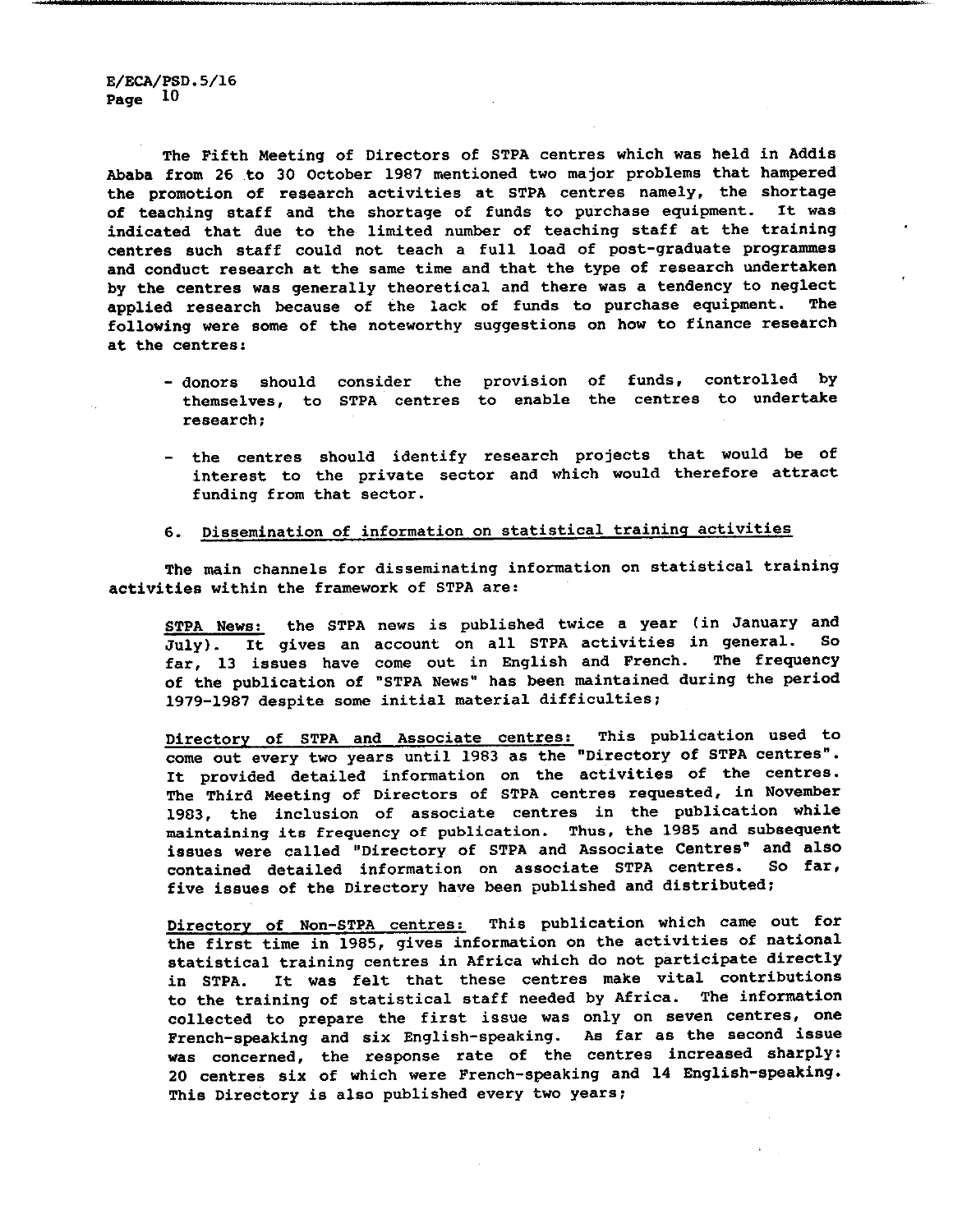Six-monthly Progress Report on STPA Activities; This report is prepared in June and December each year at the request of UNDP which finances the regional component of the STPA based at ECA. This report is distributed by UNDP to all countries of the region for their comments and suggestions.

The secretariat has tried to take all appropriate measures to overcome the problems of translation or reproduction of all these documents in order to ensure regular publication. Some craining centres have not always assisted the secretariat in its task of disseminating information. All STPA centres and associate centres as well as non-STPA centres should regularly send to the secretariat news on their activities and diligently reply to specific requests for information.

III. FUTURE DEVELOPMENT OF STPA

After 10 years of operation of STPA, it has been realized that the objectives of the Programme, particularly self-reliance of Africa in qualified statisticians, have not been fully achieved. However, in the light of the unquestionable progress achieved with respect to training, all the parties concerned have indicated their willingness to continue such activities by proposing some adjustments ir the actions to be undertaken.

It has therefore been decided that the regional component of STPA financed by UNDP should no longer be separate project. It was felt that statistical training activities would, be more efficient if they were integrated into a wider programme which also included the improvement of basic statistics and the development of household surveys. An integrated project entitled "Statistical Development Programme for Africa \* (SDPA) was adopted for the fourth UNDP Programming Cycle (1987-1991). Within that framework and in relation to the global STPA, emphasis has been put on the following aspects: (a) training of trainers; (b) training of middle-level statisticians giving special priority to Portuguese-speaking African countries; (c) support for post-graduate training programmes; (d) participation of women; and (e) participation of the private sector.

As far as EEC assistance to STPA is concerned, the project financed under the second Lome Convention is being implemented. As it has already been indicated, the project is on technical assistance and twinning, study tours, training courses, the organization of joint competitive examinations for recruitment, the supply of teaching materials and the transfer of CESD to Abidjan and Yaounde. However, additional funds are already available and the priorities en which such funds will be used are; providing the centres with computer equipment and providing assistance to Portuguese-speaking African countries.

As a result of all these considerations, the Fifth Meeting of Directors of STPA centres held in Addis Ababa from 26 to 30 October 1987 adopted new work programme for the global STPA programme for the period 1987-1991 which is based on the following: {a) strengthening of centres participating in STPA and the role of associate centres in the programme; (b) teaching programmes and dissemination of information on statistical training activities; (c) special assistance to Portuguese-speaking African countries; and (d) co-ordination of activities.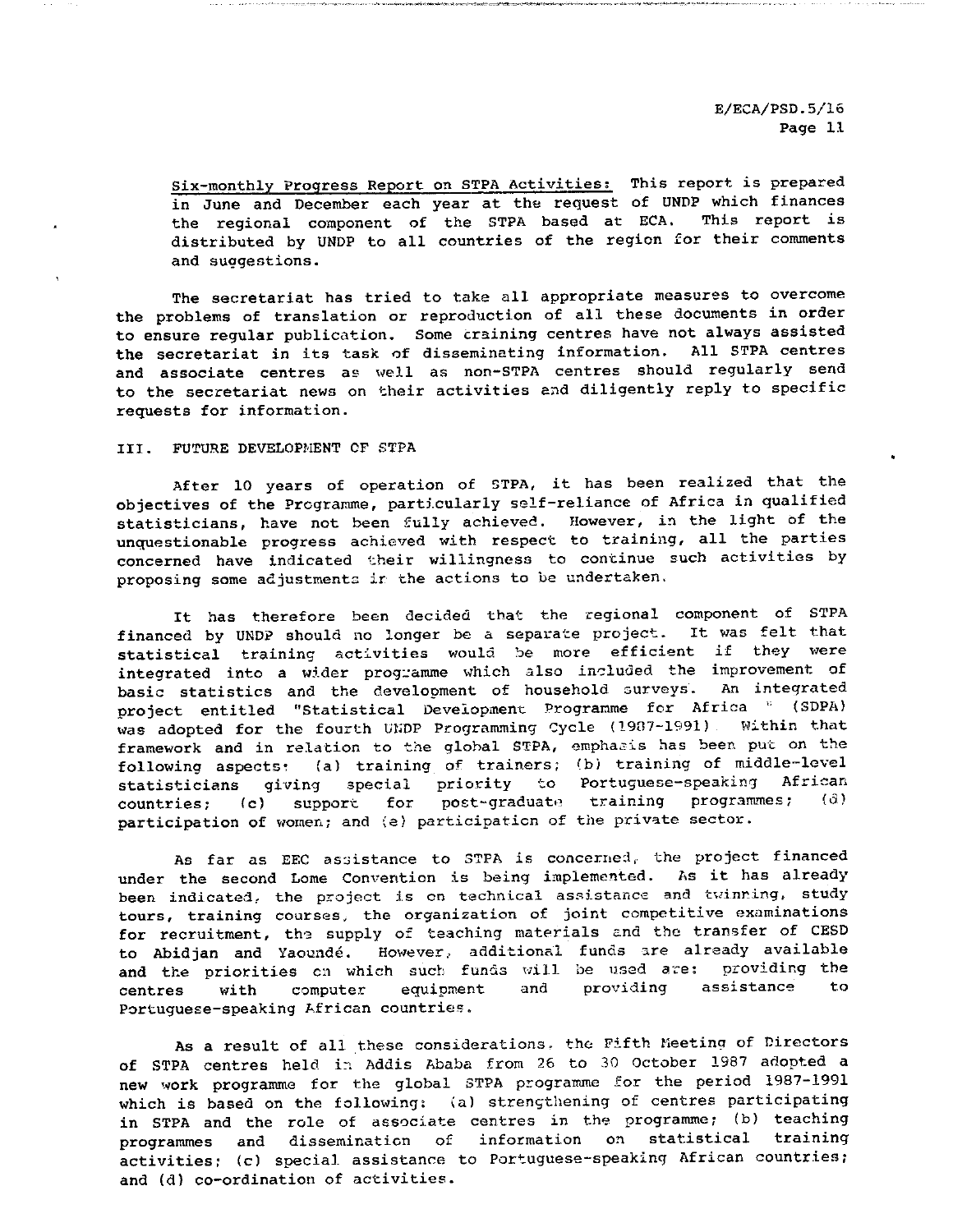## 1. Strengthening of centres participating in STPA and the role of associate centres in the programme

This involves providing operational support to all centres participating in STPA to enable them to contribute effectively to the achievement of the objectives set under the programme. To that effect, special attention should be paid to the following aspects:

- i) The granting of fellowship for training teaching staff for the STPA centres should be continued and intensified. High priority should be given to centres offering specialized training and post-graduate studies as veil as to national middle-level training facilities;
- ii) Efforts should be made to provide visiting lecturers to the centres that need them to give lectures in certain specialized areas;
- iii) Supply, according to the needs, of full-time lecturers to some STPA centres pending the return of teaching staff from training. Particular attention should De given to centres that provide post-graduate training;
	- iv) Every effort should be made to ensure that the STPA centres have the appropriate teaching equipment for their full development particularly micro-computers, calculators, reproduction equipment and so on. Similarly, the Programme should provide support, as necessary, for the expansion or construction of premises for the centres;
	- v) Support for the organization of training courses, seminars and working groups in the priority areas of applied statistics, statistical computing, national accounts, agricultural statistics, household surveys and data applications and analysis.

The Programme should also assist two French-speaking CTPA centres namely, ENSEA of Abidjan and ISSEA of Yaounde to open and/or develop a section for the training of statistician-economists. It should be recalled in this connection that ENSEA has just opened such a section in October 1987.

STPA should also provide assistance for the establishment and/or development of specialized post-graduate programmes at the Department of Statistics, University of Ibadan and the Institute of Statistics and Applied Economics, University of Makerere.

As a result of the substantial requirements in terms of middle-level statisticians, assistance should be given to African countries that wish to establish or develop national branches for training middle-level statisticians particularly as far as French-speaking African countries are concerned.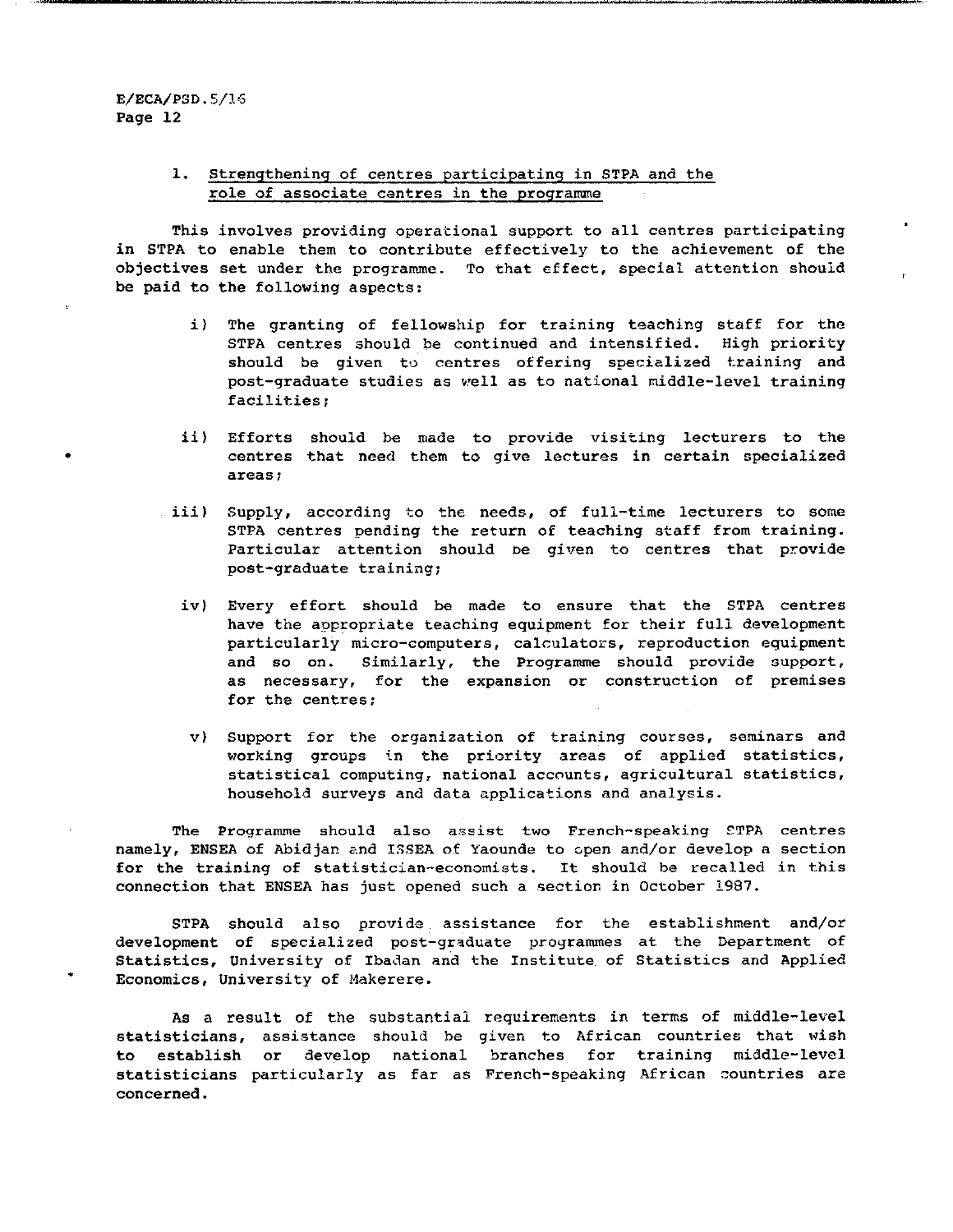The Programme should also provide support to non-STPA African national centres for the training of professional level statistical staff; such support should go especially to the departments of statistics of universities of English-speaking African countries. Such centres will have to be involved in the co-operative development of teaching programmes to ensure a more practical re-orientation of their courses.

The associate STPA centres will play a major role in the organization of training courses, seminars and specialized short training courses for the countries of the region in view of the great needs expressed in those areas. These centres should, as far as possible, undertake such activities in Africa so as to take local conditions into account.

## 1. Teaching programmes and dissemination of information on statistical training activities

 $\pmb{\ddot{x}}$ 

It is not only useful but also necessary to maintain equivalence of curricula and qualifications. Indeed, candidates holding diplomas from one centre, may have to continue their studies in another centre. In addition, the maintenance and some harmonization of programmes and terms of recruitment facilitate the recognition of diplomas awarded by various centres by the, public services of the user countries. STPA should continue to emphasise the co-operative development of teaching programmes and the dissemination of information on statistical training activities relevant to the African region.

One of the main activities in this area is the periodic review of professional and middle level training guide syllabuses as well as in-service training guide syllabuses prepared within the framework of STPA taking into account the new elements in statistical development in the region and in the world. In that connection special detention should be devoted to providing adequate training in the techniques of household surveys, national accounts and related economic statistics as well as electronic data processing. At the same time, the use of such guide syllabuses by STPA and non-STPA centres and by national statistical departments should be promoted.

Assistance should continue to be provided to French-speaking centres in the organization of joint competitive entrance examinations in order to further harmonize the curricula and qualifications. The Programme should provide support to the English-speaking centres so as to consider ways and means of ensuring certain degree of equivalence in the curricula and conditions of admission in addition to the use of guide syllabuses. Finally, the exchange of teachers between STPA centres and twinning of STPA centres with well-known statistical training institutions outside the African region should be promoted.

With respect to the dissemination of information on statistical training, the "STPA News", "Directory of STPA and Associate centres", "Directory of non-STPA centres" and other appropriate means of communications should be regularly published. In addition, support should be provided to STPA centres to enable them to develop and produce teaching manuals and textbooks. The Programme should support the publication and dissemination of the results of research undertaken by the STPA centres.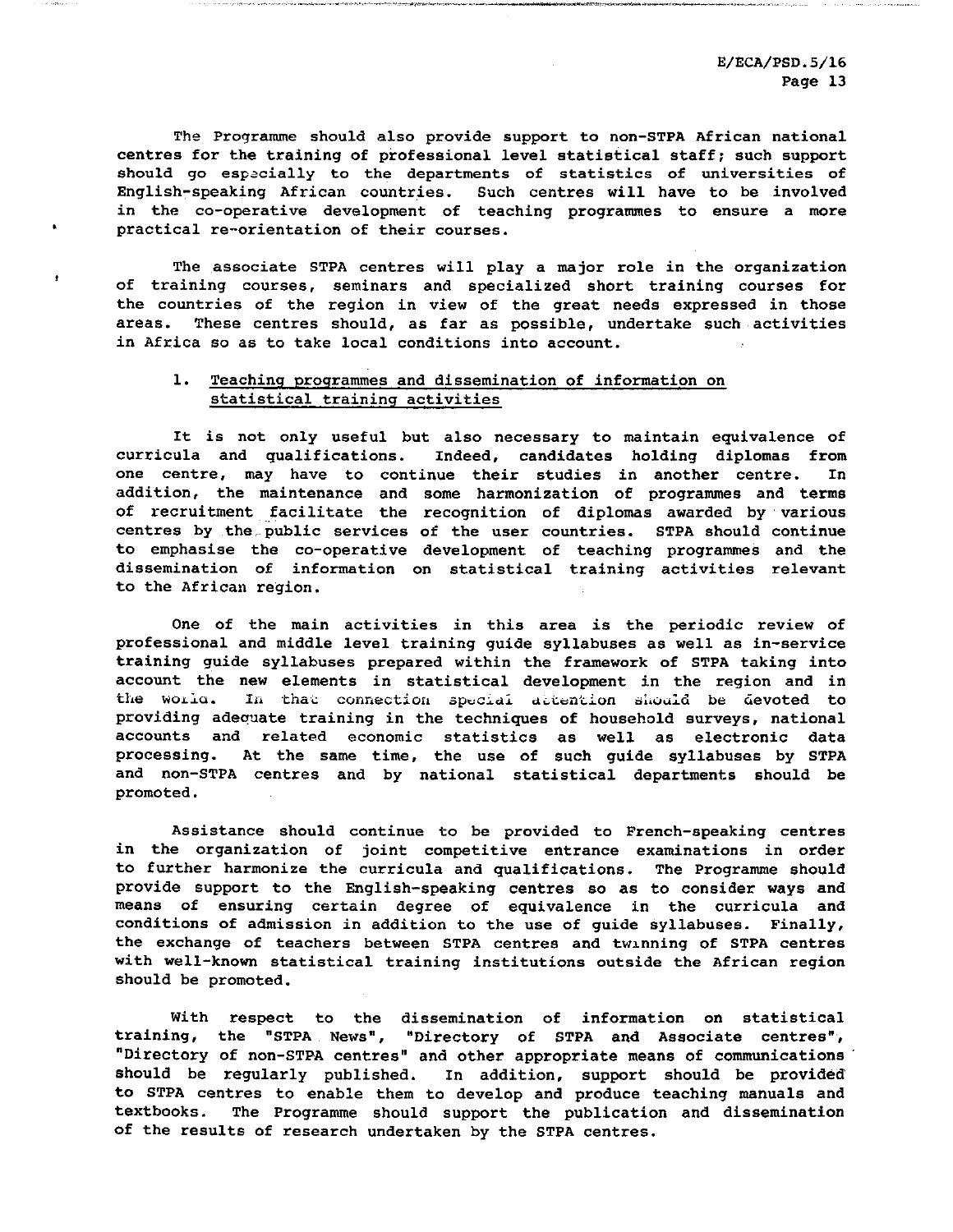# 3. Special assistance to Portuguese-speaking African countries

The future work programme of STPA gives high priority to activities that relate to the project on special assistance to Portuguese-speaking African countries. In this area, every effort should be made to establish the training mechanisms recommended by the meeting of directors of statistics, departments of the countries of the group which was held in Brussels in May 1987. The activities planned under the future STPA work programme are on:

- Support for the establishment, within the national school of applied statistics of Portugal now being set up, of a professional level statistical training centre for the nationals of the Portuguesespeaking African countries;

 $\bullet$ 

- Support for the establishment and development of a national centre offering subregional services in Bissau and national centres in Angola and Mozambique for the training of middle-level statistical staff for the countries of the group;
- Support for securing fellowships for training of trainers and student fellowships in sufficient number with a view to promoting statistical training for the benefit of the countries of the group;
- Support for the organization of courses and seminars for working statisticians of the countries of the group;
- Drawing up of professional and middle level training guide syllabuses for the Portuguese-speaking African countries and the periodic review of these guide syllabuses;
- Preparation of teaching materials in support of the statistical training programmes of the countries of the group;
- Support for the STPA centres effectively contributing to the training of statisticians for Portugues-speaking African countries.
- 4. Co-ordination of STPA activities

First of all, the willingness to co-operate of all those involved in the global Statistical Training Programme for Africa, namely, African Governments, STPA centres and associate centres, other statistical training centres in Africa, bilateral and multilateral donor agencies and various national and international institutions should be noted. All these parties have combined their efforts to promote statistical training in the African region.

In order to ensure maximum efficiency and success of the overall STPA programme, the Fifth Meeting of Directors of STPA centres planned the organization of the following activities so as to co-ordinate efforts with respect to the future development of STPA: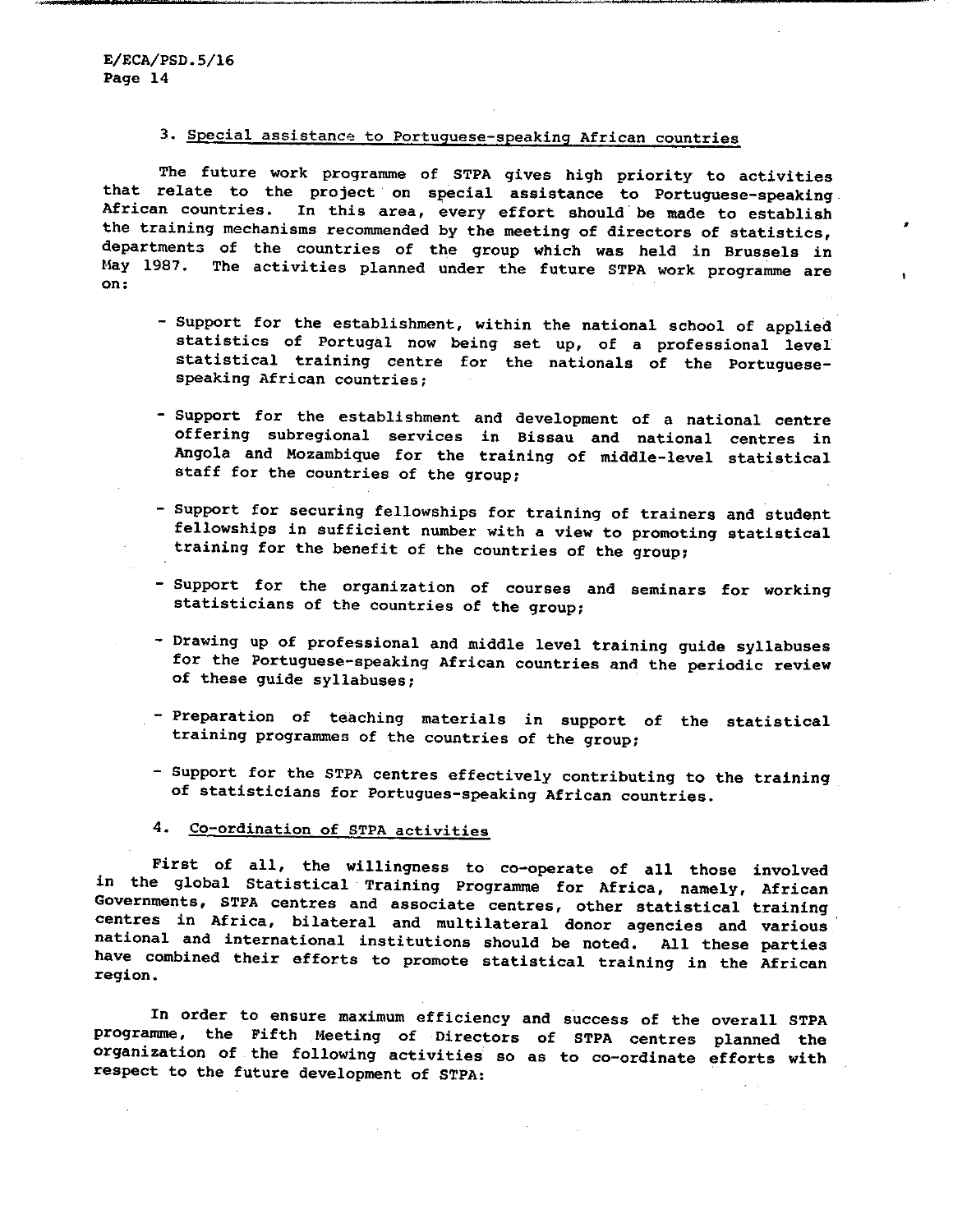- Pericdic evaluation of the activities undertaken within the framework of the STPA; to this end, it will be necessary to organise an annual survey on the results achieved by the STPA centres as well as a periodic survey on the organisation and the staffing of statistical services in Africa.
- Measures to procure a sufficient number of fellowships for study at STPA centres and associate centres. To this end, African Governments should earmark a sufficient number of fellowships for statistical training, either from their national resources or from external assistance funds. The donors should facilitate and accelerate, as iauch as possible, the procedures for granting the fellowships.
- Follow-up of the implementation of the Resolutiuon 576(XXI) of the ECA Conference of Ministers on the "Strengthening of the Statistical Training Programs for Africa" adopted in Yaounde in August 1986.
- Co-ordination by ECA of the technical and financial assistance from various bilateral and multilateral donor agencies to STPA, including EEC, CFTC and UNDF.
- Co-ordination of the overall activities undertaken in the development of the STPA.
- Organisation of the biennial meeting of Directors of centres participating in the STPA.

#### IV. CONCLUSIONS

 $\ddot{\bullet}$ 

 $\mathbf{r}$ 

The summary of evaluations of STPA carried out so far indicates that the Programme has made substantial progress particularly as far as the co operative development of curricula, the dissemination of information on statistical training activities, the strengthening of centres through the training of trainers, the provision of visiting lecturers and supply of teaching equipment, the organization of short training courses and seminars particularly by the associate centres and the co-ordination of all the activities are concerned. It is also satisfying to note that activities aimed at developing post-graduate university training and specialization as well as special assistance to Portuguese-rreaking African countries in statistical training have begun.

However, it should be recognized that the assigned objectives have still not been fully attained especially as far as quantity is concerned. Indeed, only part of the estimated requirements particularly with respect to professional statisticians- for English-speaking African countries and middle-level statistical staff for French-speaking African countries have been satisfied. It should also be indicated that there are still problems with respect to fellowships, the limited intake capacity of the centres, admission of some African countries to the centres, the establishment of national branches for training middle-levol statisticians and so on. The effects of the current economic criais en the Programme should also be taken into account.